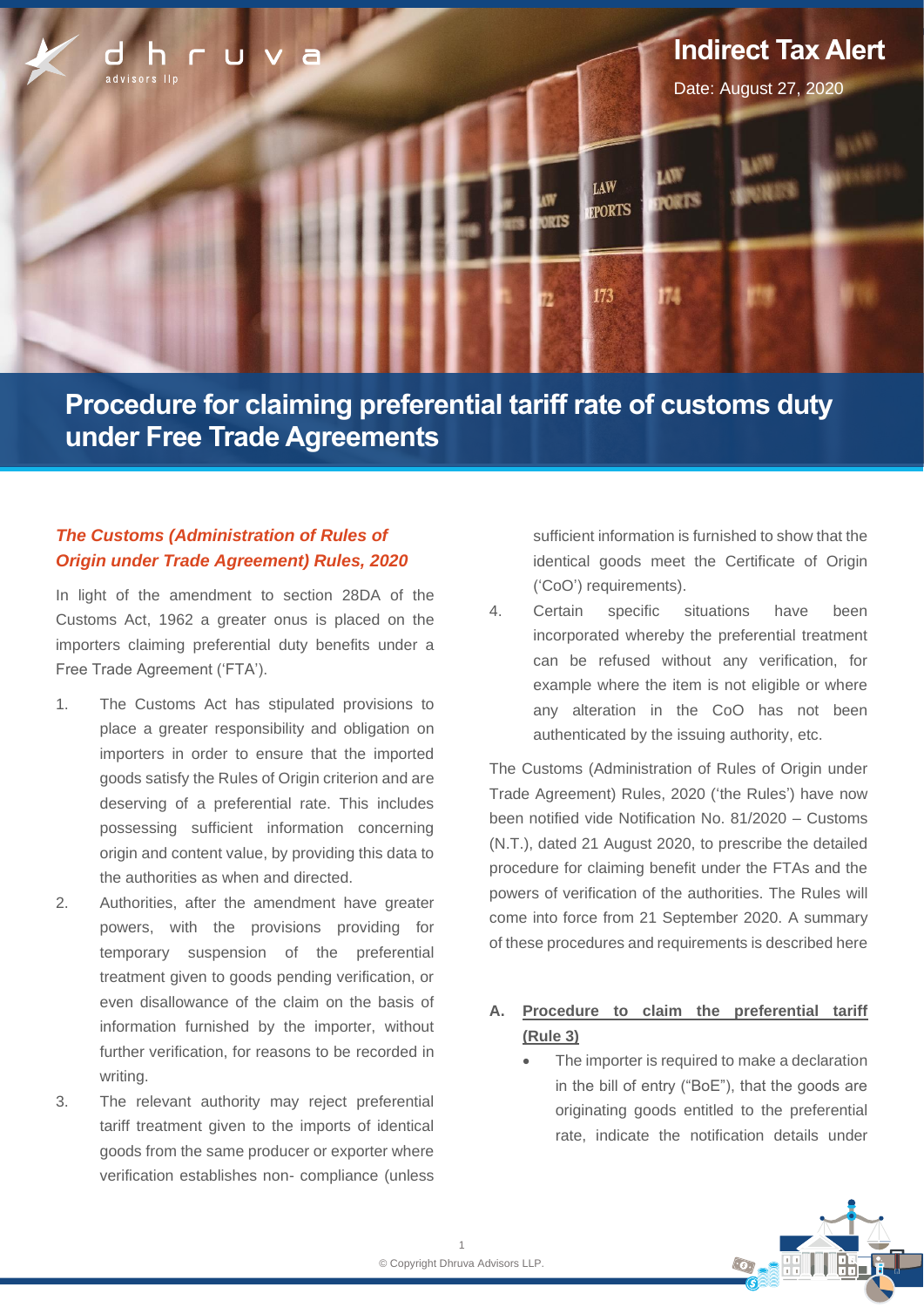which the preferential rate is claimed and mentioning the detail of the CoO on the BoE;

The officer can deny the benefit of the preferential rate without verification where the CoO is found to be incomplete, has alteration that are not authenticated by the issuing authority, has expired or is issued for an item not eligible for the preferential tariff. In such a case the CoO will be marked as 'INAPPLICABLE' by the competent authority.

## **B. Information in possession of the importer (Rule 4)**

The importer is required to **maintain the following details in Form I for at least 5 years** [from the date of filing of BoE] and produce it as and when requisitioned by the customs officers:

- The production process undertaken in the country of origin and the originating criteria claimed by the importer. In the case of wholly obtained ("WO") goods the importer would be required to mention the process that makes it WO;
- Where the goods are not WO, the inputs / components used in the production of the goods have to be categorized into the following three categories:
	- (i) Whether such inputs / components are manufactured and produced by the manufacturer of final goods
	- (ii) Whether inputs / components are procured locally by the manufacturer [of final goods] from third parties
	- (iii) Where procured from third parties, the manufacturer has obtained confirmation and proof of origin of these inputs / components

# *Where the origin is unascertainable, the inputs / components will be treated as non-originating. The points that will be considered are:*

Whether the de minimis criteria have been satisfied along with the percentage value or quantity as applicable;

- Whether accumulation / cumulation provisions have been applied along with the manner and extent of cumulation;
- Whether any additional criteria (such as the use of indirect / neutral materials, packing materials etc.) are applied along with the details of criteria and material used;
- Whether the value content criteria are applied along with the details of the percentage of local value content and components which constitute value addition;
- Whether the change in tariff classification rule has been applied along with the HS of the non-originating material / components used in production of final goods;
- Whether process rules were applied along with details of rule applied;
- Whether the CoO has been issued retrospectively, along with the reason for such retrospective issuance
- Whether the consignment has been directly shipped from the country of origin; if not then an explanation of how the provisions of the concerned agreement are met and how the condition of direct shipment is satisfied

*The onus of the accuracy and truthfulness of the information is on the importer;*

## **C. Process of requisition of information by the customs officer (Rule 5)**

- Where the officer has reason to believe that origin criteria is not met, he will seek information from the importers.
- The importer must provide information within ten (10) days from requisition. Where the importer fails to provide such details or the officer is not satisfied with the information [provided], the officer will send a verification proposal to the nodal officer [i.e. Director (ICD), CBIC].

#### **D. Verification process (Rule 6)**

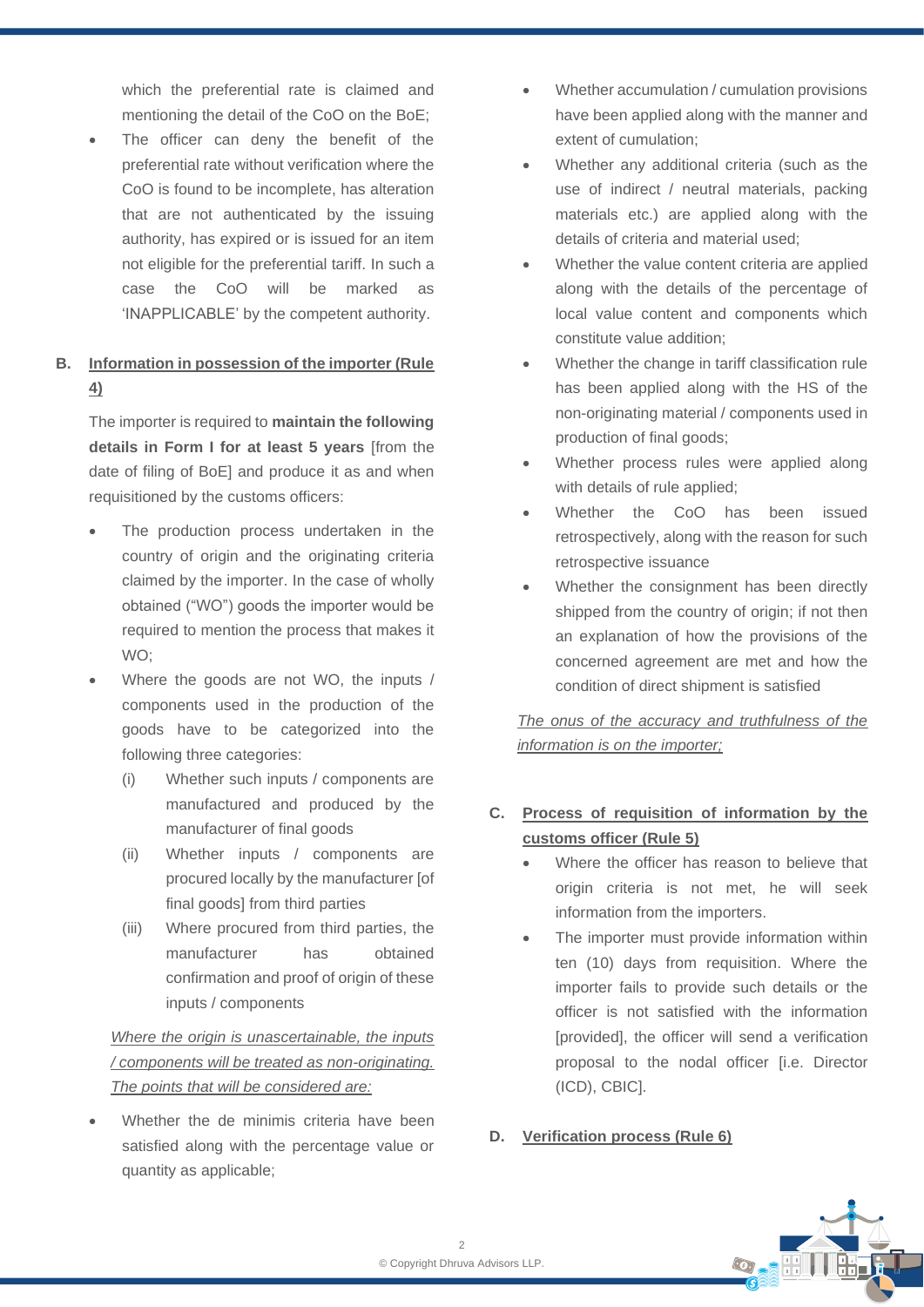- When there is (i) a doubt about the authenticity and genuineness of the CoO; or (b) where there is reason to believe that origin criteria mentioned in the CoO has not been met or the claim is valid [only where the importer fails to provide satisfactory documents]; (iii) or where the verification is undertaken on a random basis; the customs officer may through the nodal officer [i.e. Director (ICD), CBIC], ask for the verification of the CoO from the Verification Authority [in the exporting country] either at the time of clearance or thereafter.
- The standard operating procedure for a verification request is prescribed under Circular No. 38/2020 – Customs, dated 21 August 2020 ('the Circular').
- The Circular further clarifies that the time limit of five (5) years for seeking information and initiating verification will be subject to any other time limit prescribed under the FTA / Trade Agreement.
- Where information provided by the Verification Authority is incomplete or nonspecific additional information or a verification visit is to be sought from the Verification Authority
- The Verification Authority is to provide the information within the time prescribed under the FTA /Trade Agreement and where no such timeline is prescribed, within 60 days from the request being communicated
- During the verification process the preferential treatment will be suspended and goods to be cleared pursuant to provisional assessment, subject to the importer furnishing security for an amount equal to difference between the duty provisionally assessed and the preferential duty claimed
- Where the information is received from the Verification Authority [within the prescribed time], verification will be concluded within the time timeline prescribed under the FTA/Trade Agreement or within 45 days of receipt of information or within the extended period

allowed by the Principal Commissioner / Commissioner of Customs

- Where the Verification Authority fails to respond to a verification request or does not provide the requisite information in the manner provided or the information provided proves that goods do not meet origin criteria, the customs officer may deny the claim without further verification.
- **Identical goods (Rule 7)** Where the goods originating from an exporter / producer do not meet the origin criteria, any claim for identical goods imported from the same exporter will be denied without further verification, until it is demonstrated that the origin criteria have been fulfilled by the exporter.

#### **E. Miscellaneous provisions**

- Where the customs officer believes that the importer has failed to exercise reasonable care to ensure the accuracy and truthfulness of the information, the officer will verify all subsequent BoEs [where preferential tariff benefit has been claimed], until the importer demonstrates that he is taking reasonable care.
- Any suppression of facts, wilful misstatement or collusion with the exporter will attract penal consequences.

#### **Dhruva Comments:**

As per the provisions, importers are made responsible for ensuring that the originating status of the goods [as mentioned in the CoO] for which they claim preferential tariff treatment, is accurate. A mere submission of a "certificate of origin" would not absolve the importer from the responsibility of ensuring compliance with the rules relating to the originating status of the goods. The procedure introduced through the Notification is a long drawn process, unless the importer is able to provide the requisite information upfront and the customs officers are satisfied with the information produced.

The Government has indicated that the procedures introduced will not override the processes and timelines

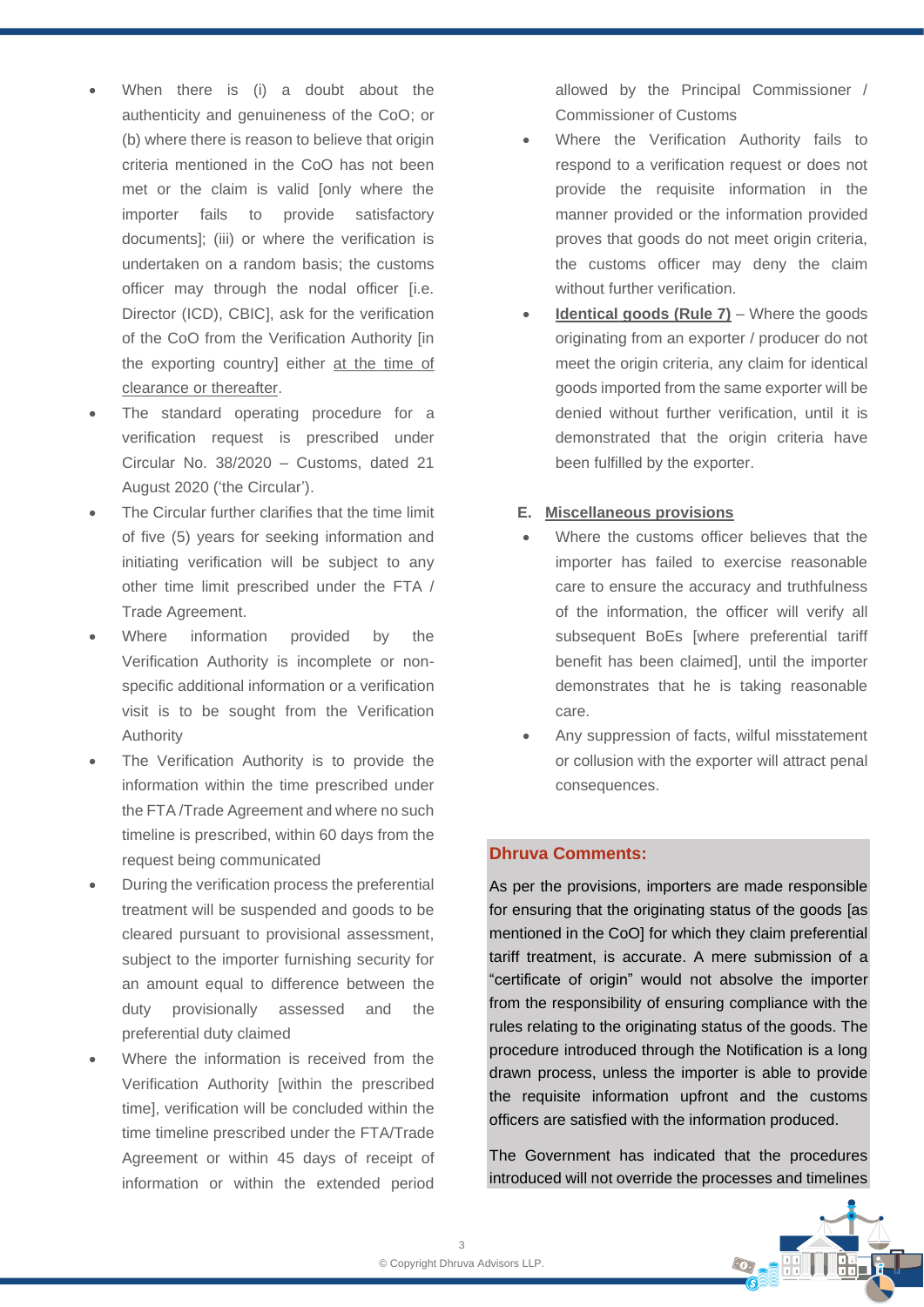mentioned in the FTA / Trade Agreements. However, the procedures introduced clearly ignore that such preferential rates and treaty benefits have their genesis in the economic integration between nations and form the backbone of multilateral trade across the globe. By introducing such restrictions in the Customs Law, the Indian Government is deterring importers from availing such benefits and questioning and challenging the very foundation of the pact that was put in place by all the siging nations. Any doubts to the veracity of the documents issued by partner countries needs to be addressed / fixed through diplomatic channels and by encouraging dialogue with other member nations.

Most of the trade agreements provide that the authorities in the importing country can request the importers to produce documents or details on the origin of goods prior to initiating any retroactive check; however such provisions do not contemplate a situation that where an importer [for whatever reasons] fails to produce such details, the benefit can be denied without undertaking the retroactive check or without following the dispute resolution mechanism prescribed for such circumstances of discord.